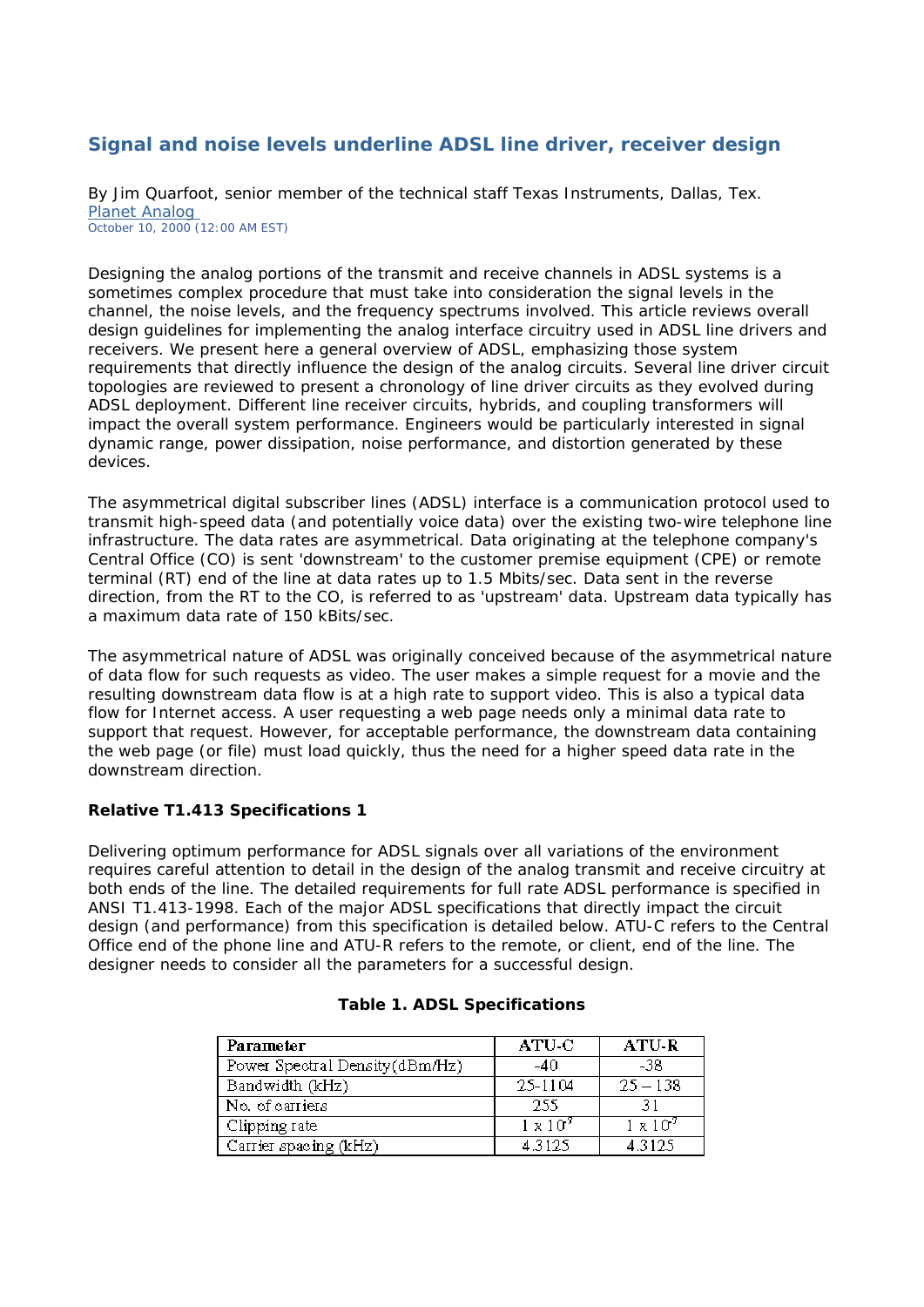**Signal Power** -- Signal power for both ends of the line is controlled by the T1.413 specification. As shown in Table 1, the maximum power density of the ATU-C signal is given as --40 dBm/Hz. With a subcarrier bandwidth of 4.3125 kHz and a maximum number of carriers used of 255, the maximum aggregate power can be calculated to be 20.4 dBm. This maximum aggregate power is also defined in the T1.413 specification. This is necessary because there are exceptions permitted to the power spectral density (-40 dBm/Hz) specification under certain conditions, however, the maximum aggregate power requirement of 20.4 dBm must be adhered to. This RMS power number will be used later to determine the maximum peak voltage and a current level required at the line driver output and thus is a critical design parameter.

Similarly, the average aggregate power can be calculated for the ATU-R side of the line. The specification sets the maximum power spectral density at --38 dBm/Hz. With a 4.135 kHz bandwidth per subcarrier and a maximum number of subcarriers of 31, the total aggregate power can be calculated to be 12.5 dBm. As with the ATU-C case, the specification also defines 12.5 dBm as being the maximum allowed aggregate power on the line because of exceptions allowed to the power spectral density under certain conditions.

**Bandwidth** -- Spectral management plays an integral role in the overall performance of an ADSL system. A typical DSL system contains a cadre of filters, both digital and analog, for processing the data. From a line driver/receiver perspective, the important issues are power spectral density and intermodulation issues with these issues more critical for the CO driver because it operates at the higher frequency.

**Clipping rate** -- This refers to the probability of bit error caused by the output of the line driver amplifier clipping. Actually the term clipping is a bit of a misnomer. Bit errors will begin to occur before clipping, because as the amplifier output voltage increases, non-linearities in the signal will begin to increase. These non-linearities will cause waveform distortion which will then cause intermodulation products that lead to bit errors.

Consequently, the line driver circuitry is implemented with distortion in mind rather than clipping. The designer's goal is to achieve full output voltage swing with acceptable distortion levels that supports the desirable system peak to RMS ratio (PAR) level of the output voltage waveform.

**Line Length** -- One of the most telling parameters of system performance amongst competing ADSL suppliers is the term 'reach'. Reach is synonymous with telephone line length and simply indicates over what distance the system continues to operate at its specified bit error rate performance.

Of course line length has a direct impact on the design of the analog circuitry. Line length impacts the expected minimum signal-to-noise ratios because of the signal attenuation for long lines. In addition, the variation of line lengths from minimum to maximum directly determines signal dynamic range over which the circuitry must operate.

The T1.413 specification describes several test loops to be used for testing the ADSL system. The maximum line length given is for a test loop that is 5.75 km (18,865 feet) long. However, competing ADSL chip set vendors will often try to establish a reach that is beyond the specification number for marketing/sales purposes.

**Line Impedance** -- For proper line driver/receiver circuit design, the designer must take into account the complex nature of the impedance of the twisted pair telephone line. Much work has been done developing models for telephone lines using extensive survey data 2.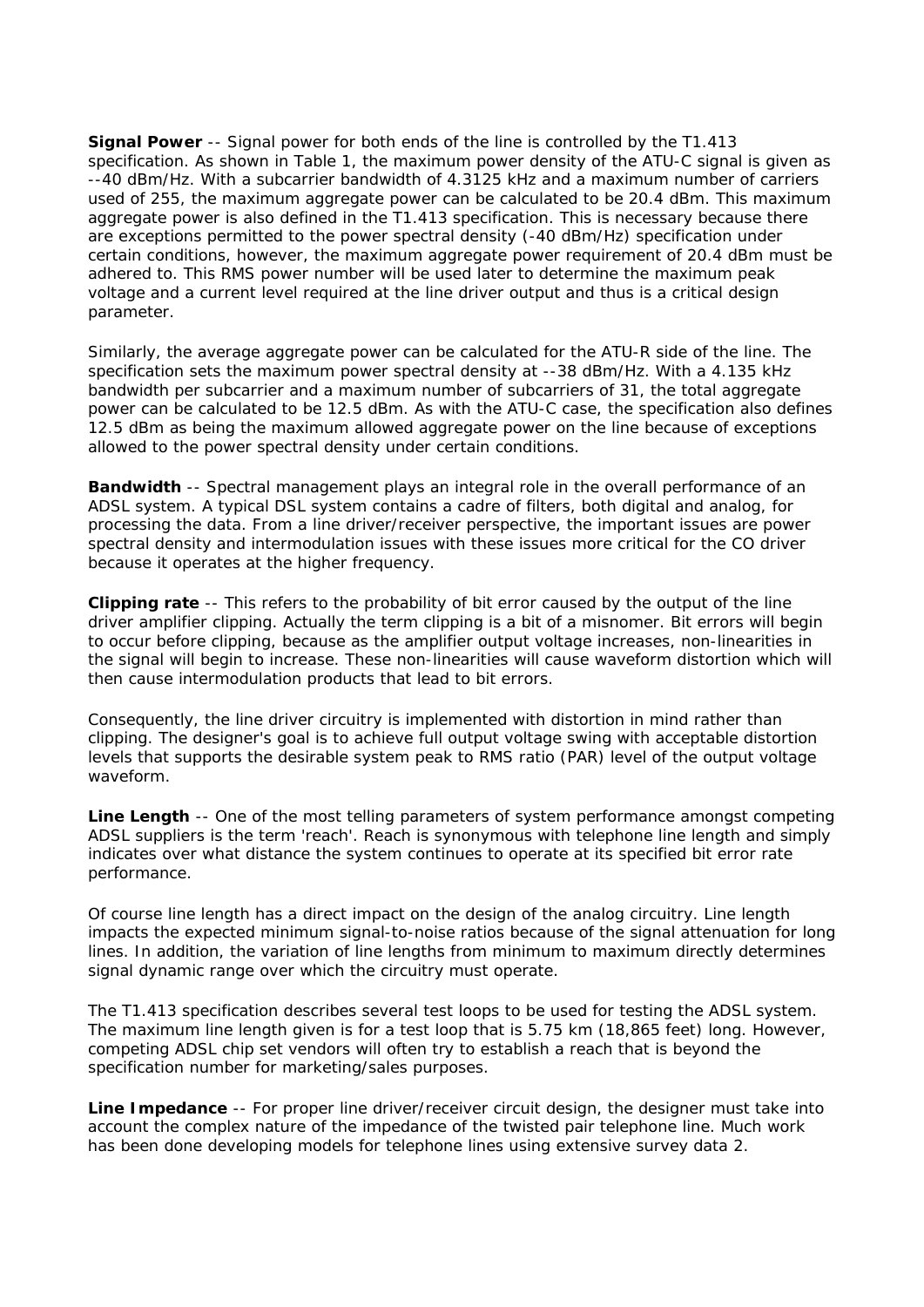**Distortion** -- ADSL is a multicarrier data transmission technique. As such, it relies on welldefined and controlled subcarrier bandwidth to achieve its performance. In a system with multiple carrier frequencies, any non-linearities in those carriers will create intermodulation distortion products. If these distortion products fall within another subcarrier's bandwidth, performance may be sacrificed. This distortion is measured by using the Multi-Tone Power Ratio (MTPR) test shown in Figure 1. All subcarriers are transmitted except one. Then the noise floor within the bandwidth of the missing tone is measured to see how much spill-over is generated from the intermodulation of all other carriers combined. Over the transmission frequency band, the MTPR of the transmitter in any sub-carrier must be no less than 65 dB. This T1.413 specification means that the performance of the amplifier used as the line driver must be linear enough to meet this requirement. Designers should look for amplifiers that are capable of this performance.





**Background Line Noise** -- There are many sources of noise within the ADSL system. However, one of the benchmark parameters used to judge performance is the background noise level on the telephone line. This level is typically accepted to be approximately -140 dBm/Hz and was taken from data in a study that Bellcore did of existing phone lines.

### **Circuit requirements**

The next step in arriving at an acceptable circuit design for an ADSL line driver/receiver is the translation of the system requirements into circuit requirements.

To establish the voltage and current levels that the line driver needs to deliver to the line, the nature of the ADSL signal must be examined to determine the relationship between the expected peak values and the RMS value.

**PAR**-- The term PAR (peak-to-average ratio) is defined to be the ratio between the peak value and RMS value. This is also sometimes referred as the crest factor. For an ADSL system using a DMT (Discrete Multitone) implementation, there is a maximum of 255 discrete subcarrier frequencies all transmitting at the same time. Because each subcarrier is at a different frequency and phase, there will be a statistical distribution of the amplitude of the composite waveform. This distribution will be near Gaussian in nature.

To satisfy the system requirement of voltage clipping occurring with a probability of less than 1\*10-7, the circuitry must pass the peak voltages corresponding to this probability. To do this, the system must accommodate a PAR of 15-17 dB. The exact value depends on a combination of hardware and software capabilities. For this paper, a PAR of 15 dB will be used for illustrative purposes. (The reader should be aware that higher PARs place more stringent requirements on the circuit design because higher voltage and current swings are required.)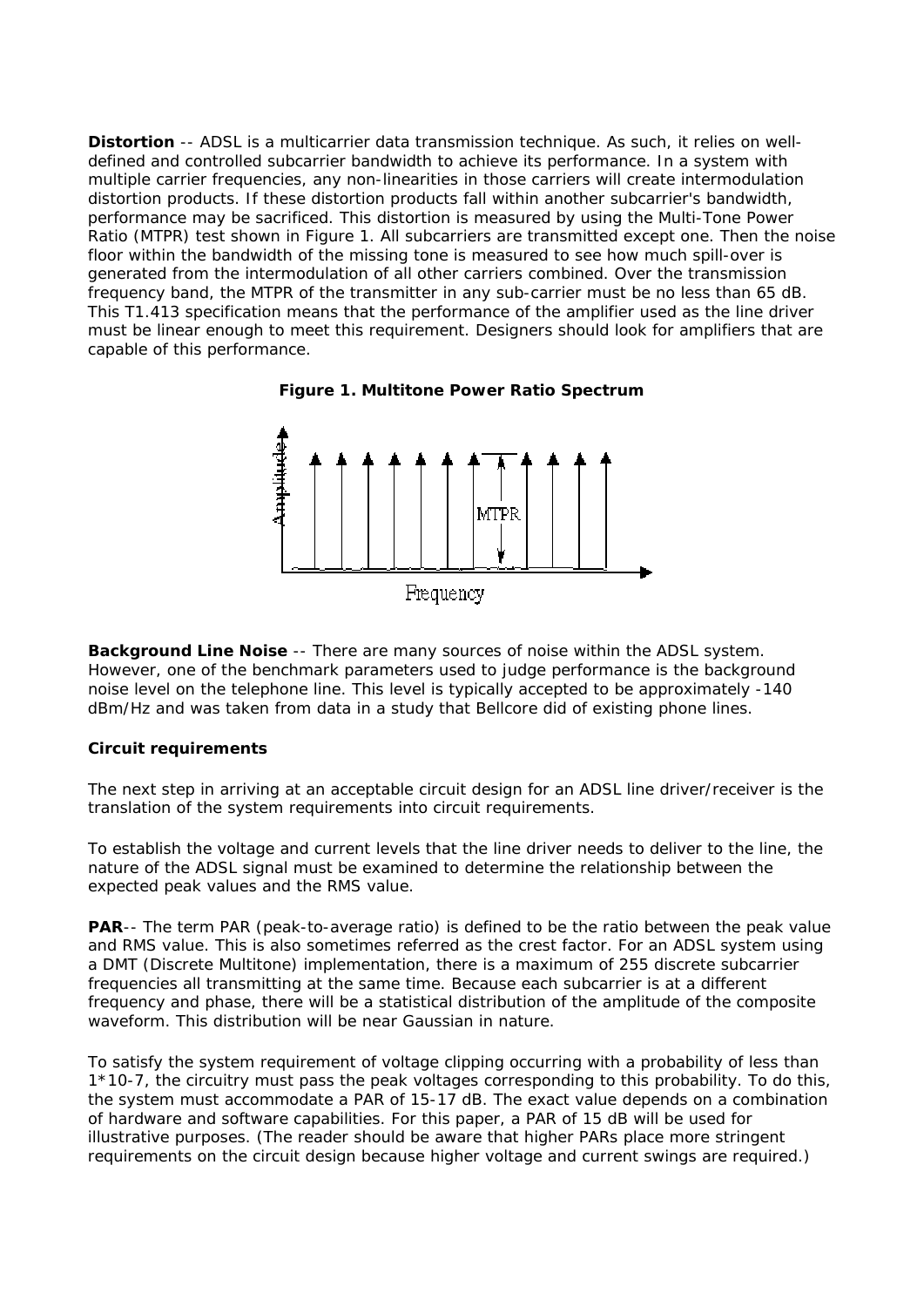The voltage and the current on the line can now be calculated. From the previous section, the power on the line at the CO is 20.5 dBm, or 110 mW. Assuming a line impedance of 100 ohms, the resulting RMS voltage is 3.31 volts and the RMS current is 33 mA. With a PAR of 15 dB, or 5.6, the peak voltage is 18.5 volts and the peak current is 185 mA. The values for RT are calculated in the same manner only starting with 12.5 dBm of power on the line. The results are summarized in the Table 2.

|                             | CO   | RТ   |
|-----------------------------|------|------|
| $P_{RMS}$ - mW              | 110  | 17.8 |
| $\rm V_{RMS}$ - $\rm volts$ | 3.31 | 1.33 |
| $I_{RMS}$ - mA              | 33   | 13.3 |
| $V_{\text{max}}$ - volts    | 18.5 |      |
| $T_{\text{max}}$ - mA       | 185  |      |

**Table 2 - Line Voltages/Currents**

### **Circuit topologies**

**Line Driver** - Shown in Figure 2 is a simplified differential line driver circuit. It consists of a differential amplifier, two line matching resistors (RS), and a coupling transformer with a turns ratio of 1:N.

| Figure 2. Simplified ADSL Line Driver Circuit |  |  |  |  |
|-----------------------------------------------|--|--|--|--|
|-----------------------------------------------|--|--|--|--|



The purpose of the transformer is threefold: (1) It provides a means for amplifying the signal voltage and achieving the high peak voltages required without using exceptionally high power supplies. (2) It is a simple means of combining differential signals and thereby doubling the output voltage. (3) It provides isolation between the phone line and the ADSL circuitry.

By installing resistors in series with the line driver amplifier output, two things are accomplished: (1) The telephone line is terminated with the proper impedance and, (2) signals received from the opposite end of the line appear across these resistors which is explained in more detailed in the following section. When the line is properly terminated, the output voltage required at each amplifier output will be the same as that required across the primary of the transformer. This is because with a matched line half the voltage is dropped across the source termination resistor.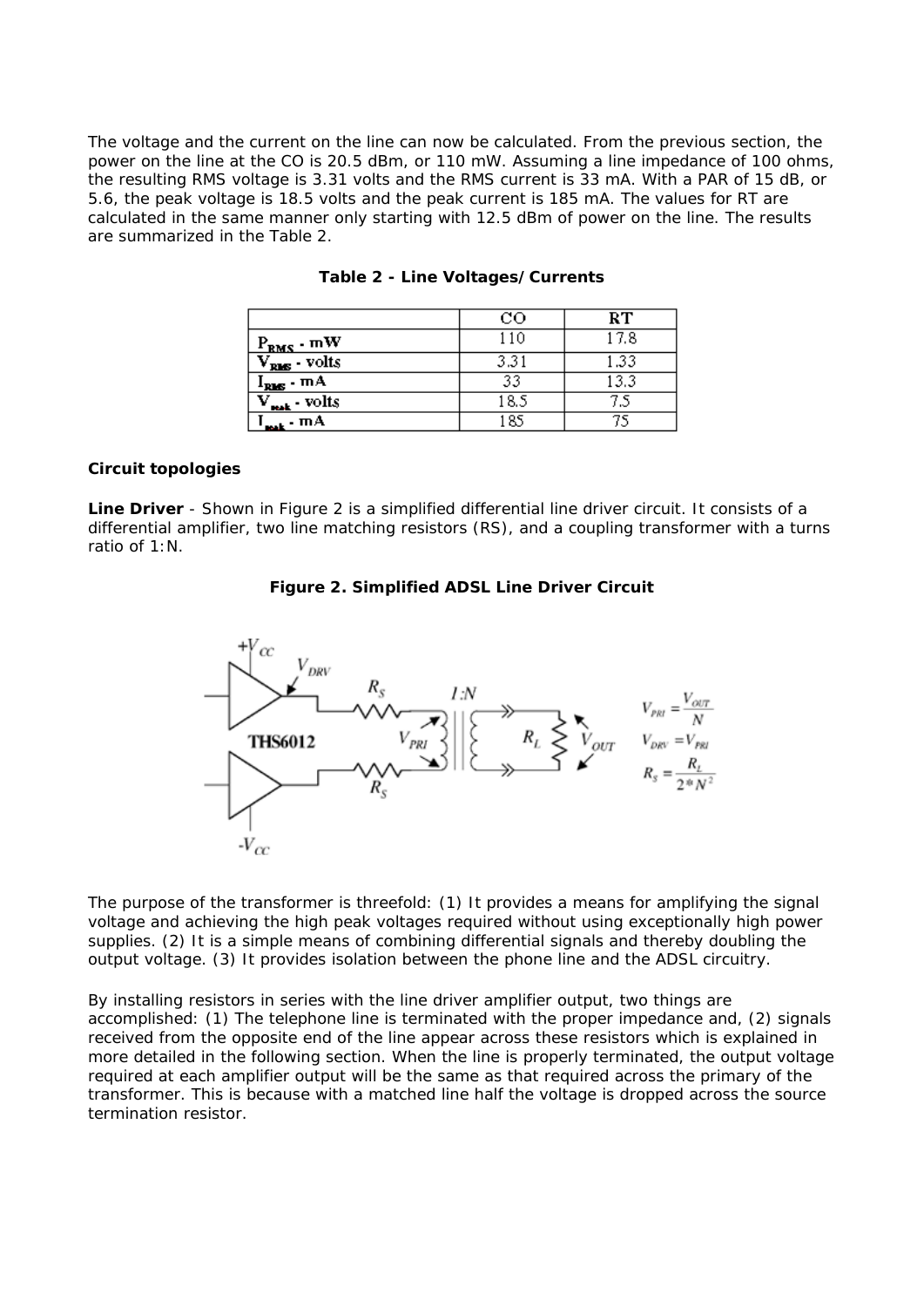Transformer Turns Ratio - Examining Table 2 for the CO case shows that a peak-to-peak voltage of 39 volts is required on the line. In order that the output of the amplifiers remain within a manageable range of voltage, a step-up transformer turns ratio is required. For example, with a turns ratio of 1:2, the maximum peak-to-peak voltage across the primary (and at each amplifier output) is 18.5 volts peak-to-peak. This is a reasonable range for amplifiers with +/-12 volt supplies. The resulting peak current at the amplifier output is increased by the turns-ratio to a value of 370 mA.

Thus, for CO applications, a transformer makes the voltage levels reasonable but has raised the current levels to more difficult regions. At these higher current levels it is much more difficult to maintain the linearity required to achieve low total harmonic distortion. And in a system like ADSL with its multiple subcarriers, nonlinearity in the signals will create intermodulation amongst the subcarriers and lead to poorer performance.

For a turns ratio of 1:2 a 100 ohm line is properly terminated with  $100/4 = 25$  ohms in the primary side of the transformer. Splitting this 25 ohms into two 12.5 ohm resistors meets the requirement.

The exact turns-ratio used for the transformer is impacted by several criteria. First, the ratio must be high enough to ensure that the amplifiers can supply the peak-to-peak voltages required by the system. (Recall that the system PAR is what sets the peak-to-peak requirement.) It has been shown 3 that choosing as large a turns-ratio as possible makes maximum use of the line drivers output range and will minimize power dissipation. However, as the turns ratio increases the design must deal with the larger peak current requirements as well as decreased amplitudes of signals received from the other end of the line.

At the RT end of the line, all the same arguments apply in selecting the transformer turns ratio as did for the CO end except for two important differences. First, the power levels put on the line are less, and second, the received signal at the RT end of the line has very difficult signalto-noise requirements to deal with. Because transformer ratios have a direct bearing on received signal strength, this must be taken into account when selecting the RT turns ratio.

From Table 2 the required peak voltage is 7.5 volts and the peak current is 75 mA. If a transformer with a 1:1 turns ratio is used so that the received signal is not reduced, then the line driver requirement will be to produce a 15 volt peak-to-peak signal at a peak current of 75 mA.

Using the same circuit configuration at the RT that was used at the CO (Figure 2), the voltage requirement at the amplifier output will be the same as required at the transformer primary. For a 1:1 transformer a 15 V peak-to-peak signal is required. This means that a driver should be selected that is capable of handing this output swing at a peak current of 75 mA. Typically, this would result in a amplifier running from +12 and --12 volt supplies because +5 and --5 supplies do not provide sufficient range. If it is desirable to run the amplifier from +5 and --5 supplies, or perhaps from a single +12 volt supply, then the turns ratio would need to change to say 1:2. This would reduce the voltage swing from 15 volts to 7.5 volts and could then be accommodated within the smaller supplies. Of course the amplifier would now need to supply 150 mA of peak current.

Line Receiver/Hybrid - Shown in Figure 3 is a simplified schematic of both the transmit channel amplifiers and the receive channel amplifiers configure in a hybrid connection. The purpose of the hybrid circuit is to separate the transmit and receive signals. Transmitted signals leaving the transmit amplifiers proceed out onto the line via the coupling transformer. However, this signal does not appear at the output of the receive amplifiers because of the configuration of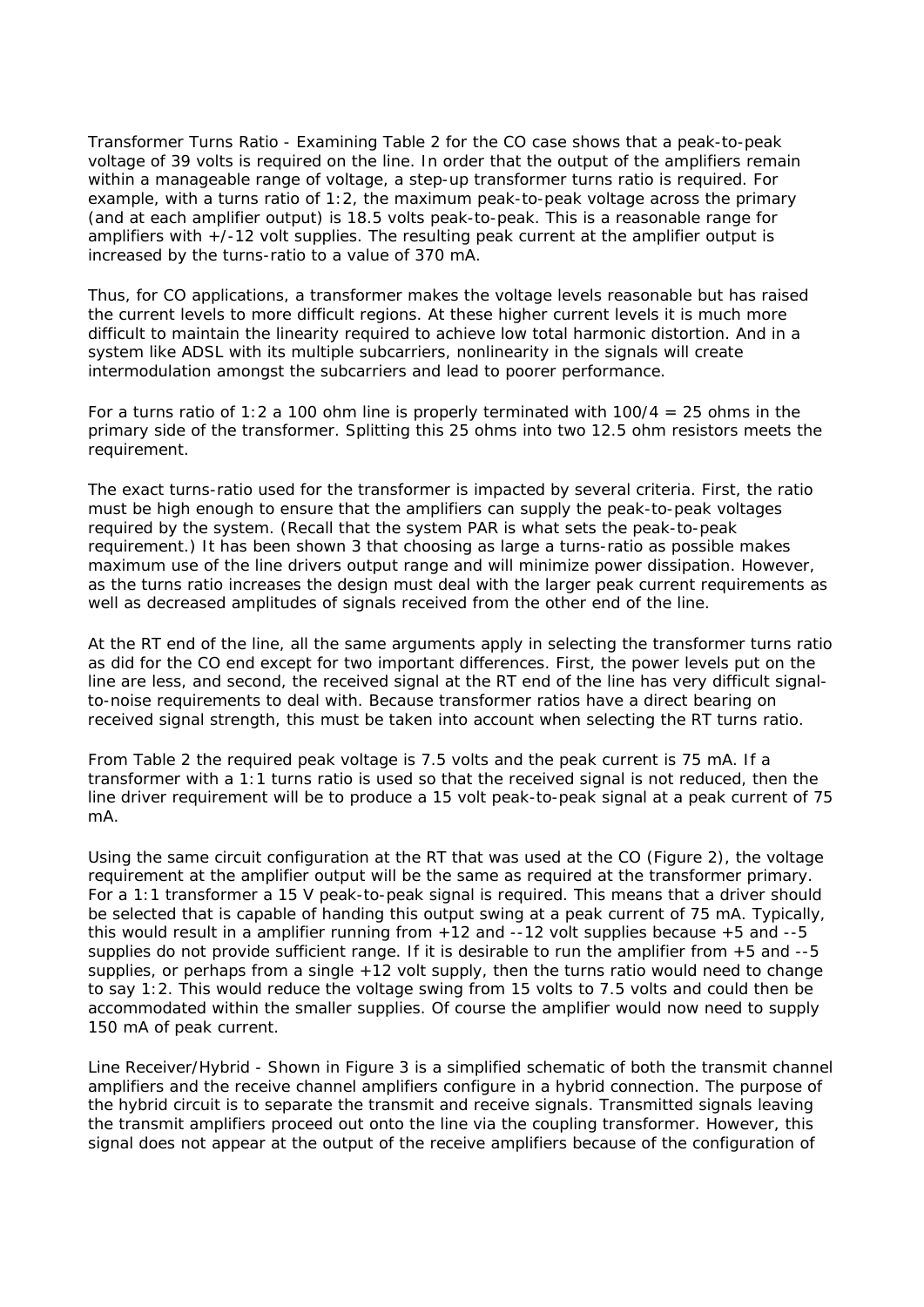the summing resistors at the receive amplifier inputs. These resistors are arranged so that opposite phases of the transmit signal are summed together so that they cancel.



**Figure 3. Simplified ADSL Transmit and Receive Amplifiers**

However, in practice, the hybrid does not provide perfect rejection of the transmitted signal. Mismatch of resistors and the line impedance deviating from the ideal value of 100 ohms are causes for the imperfections. In practice, 20 dB rejection of the transmitted signal in the receive channel is about the maximum that can be expected. The variation will be a function of frequency and is strongly impacted by anything that changes the telephone line impedance such as bridged taps.

Although Figure 3 shows the hybrid network as simple resistors, in practice these resistors are typically replaced with R-C networks. This approach more closely matches the frequency dependence of the line impedance. Still, transmitted echo can be expected in the receive channel. In fact, it is often the level of the transmitted echo that determines the dynamic range over which the receive channel must operate, rather than the maximum received signal strength.

### **Line Driver Topologies**

The first CO line drivers to appear on the market were classical Class AB topology devices and were configured as shown in Figure 2. It was not uncommon for some of the earlier devices to dissipate more than 2 watts of power when used as a CO differential driver. For a device that was delivering 100 mW of average power onto the line, this certainly seemed very inefficient.

Several things were responsible for this inefficiency. First, the nature of the DMT signal with its high peak voltages requires that the line driver be powered from large supply voltages such as  $+$ -/- 15 volts. Second, the series resistors required for line matching and hybrid realization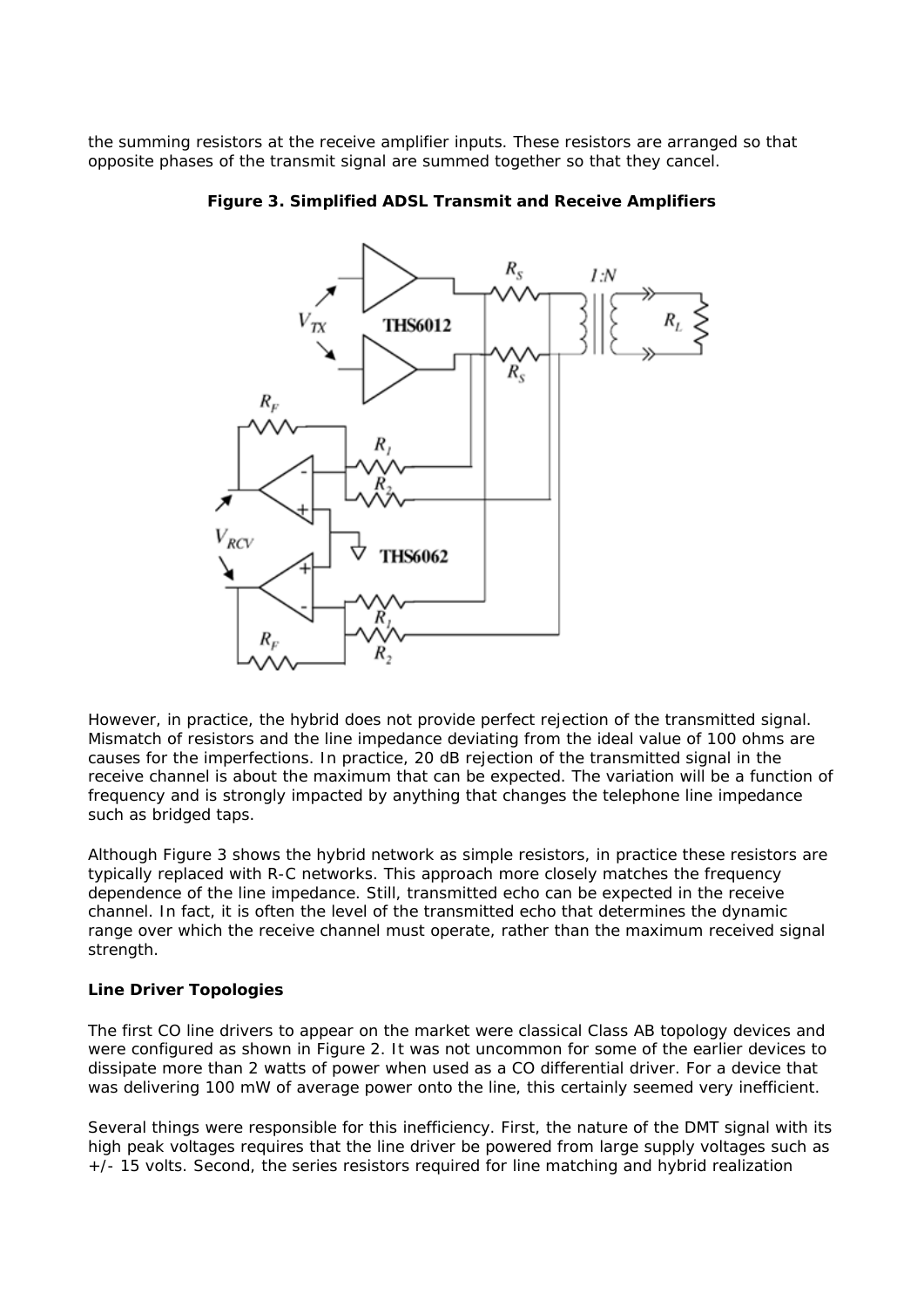cause a fifty percent drop in the signal amplitude. The last contributor to higher power dissipation was amplifier headroom. This is the overhead voltage required by amplifier for proper linear operation. Collectively all these items caused higher power dissipation in the line driver. While overhead voltage requirements in amplifiers have improved with time, thereby lowering power dissipation, the requirements to support large peak voltages and have series resistors still remains. Nonetheless, the need to decrease the overall power per telephone port was a very strong message from the telephone companies. There was limited power and limited space for deployment. These requirements strongly influenced the direction line drivers would take.

**Class G** -- To battle the power problem, a high frequency, Class G topology line driver was developed. It operates on the principle that for lower output voltages, the output current is derived from a lower set of power supplies, +/-5 volts. When the demands of the output voltage dictate outputting a higher voltage, the device draws current from the higher power supplies, +/-15 volts. With the nature of the ADSL signal such that it spends the majority of its time at lower voltages, the power savings can be appreciable. What was in the 2 watt region can now be accomplished for about 1.3 watts. Of course, the disadvantage is that two bipolar supplies instead of one are now required. However, this disadvantage can be mitigated across multiple lines on the same PCB card.

**Active Termination** -- To further reduce the power required by the line drivers, another approach is a technique referred to as active termination or synthesized impedance. In this approach, feedback within the amplifier is used to make the amplifier output impedance match that of the line. By doing this, the line matching series resistor can be eliminated. With this resistor eliminated the voltage drop across it is saved and the line driver can now operate from lower supply voltages thus saving power.





In Figure 4 is a simplified schematic of an active termination device where only one side of the usual differential pair is shown for clarity. There still exits a resistor, RS, in series with the output. However, its value is typically an order of magnitude less than that used in the classic circuit so the voltage drop across it becomes almost negligible. The following gives the equation for the output impedance and the output voltage: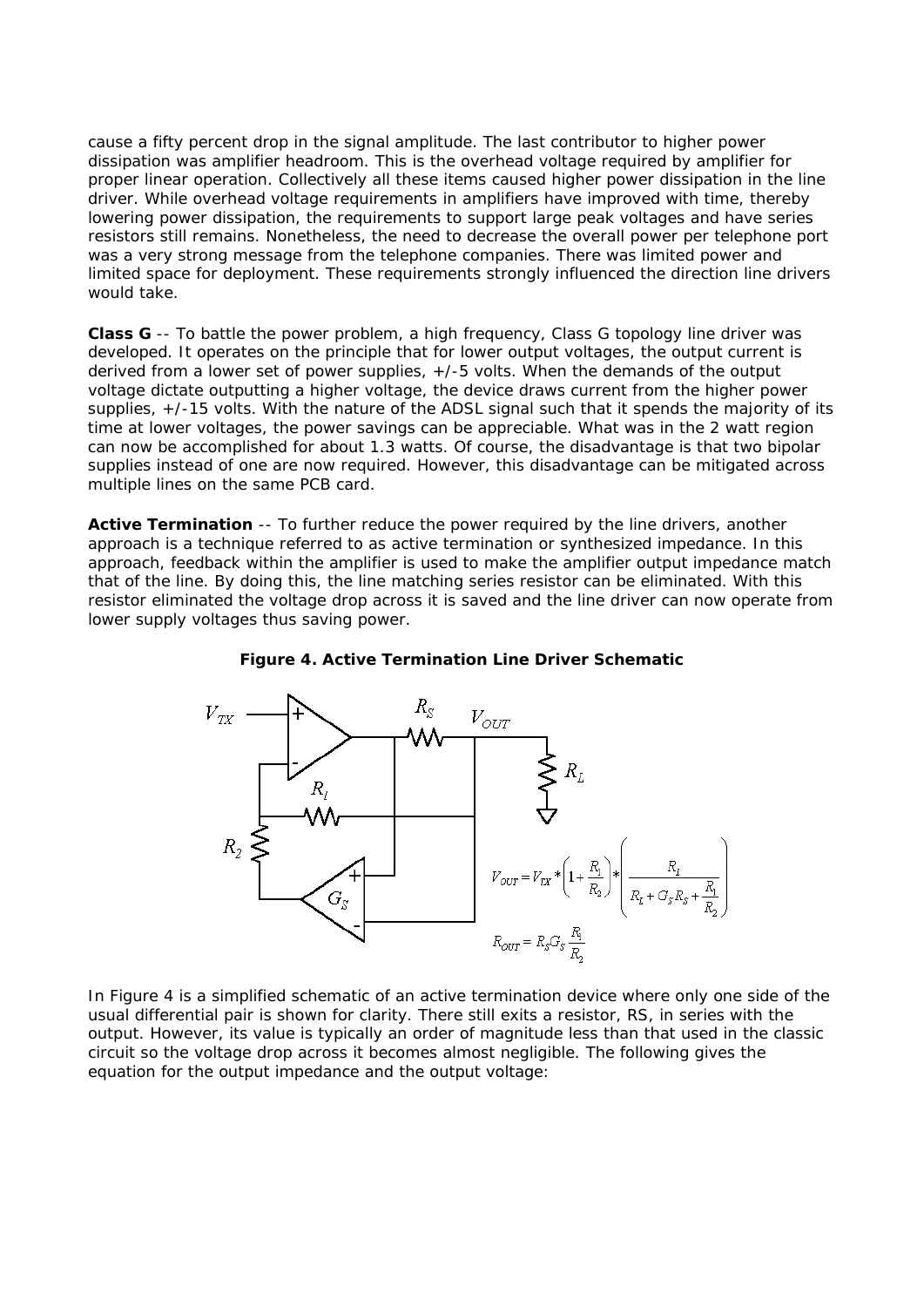$$
R_{OUT} = G_S * R_S * \frac{R_1}{R_2}
$$
  

$$
V_{OUT} = V_{IN} * \left(1 + \frac{R_1}{R_2}\right) * \left(1 + \frac{G_S * R_1 * R_S}{R_2 * R_L}\right)
$$

Typical values would be  $GS=10$ ,  $RS=1.5$ , and  $R1/R2=1$  yielding an output impedance of 15 ohms. For a differential circuit with two drivers the total impedance in the primary winding side of the coupling transformer is 30 ohms. When used with a transformer that has a 1:2 turns ratio, this impedance matches a 100-ohm line.

Without the requirement of dropping half the signal voltage across a series-matching resistor, the amplifiers can be powered from much lower supplies. Typically, a single 12 volt supply can now be used. The result is that an active termination amplifier such as this has a typical power dissipation to drive a full rate ADSL signal of approximately 0.8 Watts. A summary of typical power dissipation for the different types of amplifiers used for ADSL line drivers is shown in Table 3.

| <b>Amplifier Topology</b> | <b>Typical Power (Watts)</b> |
|---------------------------|------------------------------|
| Class AB                  | $1.6 - 2.0$                  |
| Class G                   |                              |
| <b>Active Termination</b> | 0.8                          |

#### **Noise Considerations**

In addition to the circuit requirements that effect signal levels and power dissipated, the analog designer must pay careful attention to noise levels in both the transmit and receive channels to achieve a successful design. The receive channel in the RT will be examined in detail from a noise perspective for it is this channel that has the most demanding SNR requirements. This is because the RT receive channel is attempting to receive the highest data rates and needs the best SNR for the best performance

From the standpoint of the RT receive amplifier, the following are all sources of noise that can arrive at the input to the receive channel. Figure 5 shows the location of these noise sources. These include Background noise and In band noise from the CO transmitter from the telephone line; receive amplifier input voltage and current noise (on the receive amp resistors) in the Receive Channel; and D/A quantization noise, amplifier voltage/current noise (on the line driver resistors) on the Transmit Channel.

#### **Figure 5. Receive Channel Noise Sources**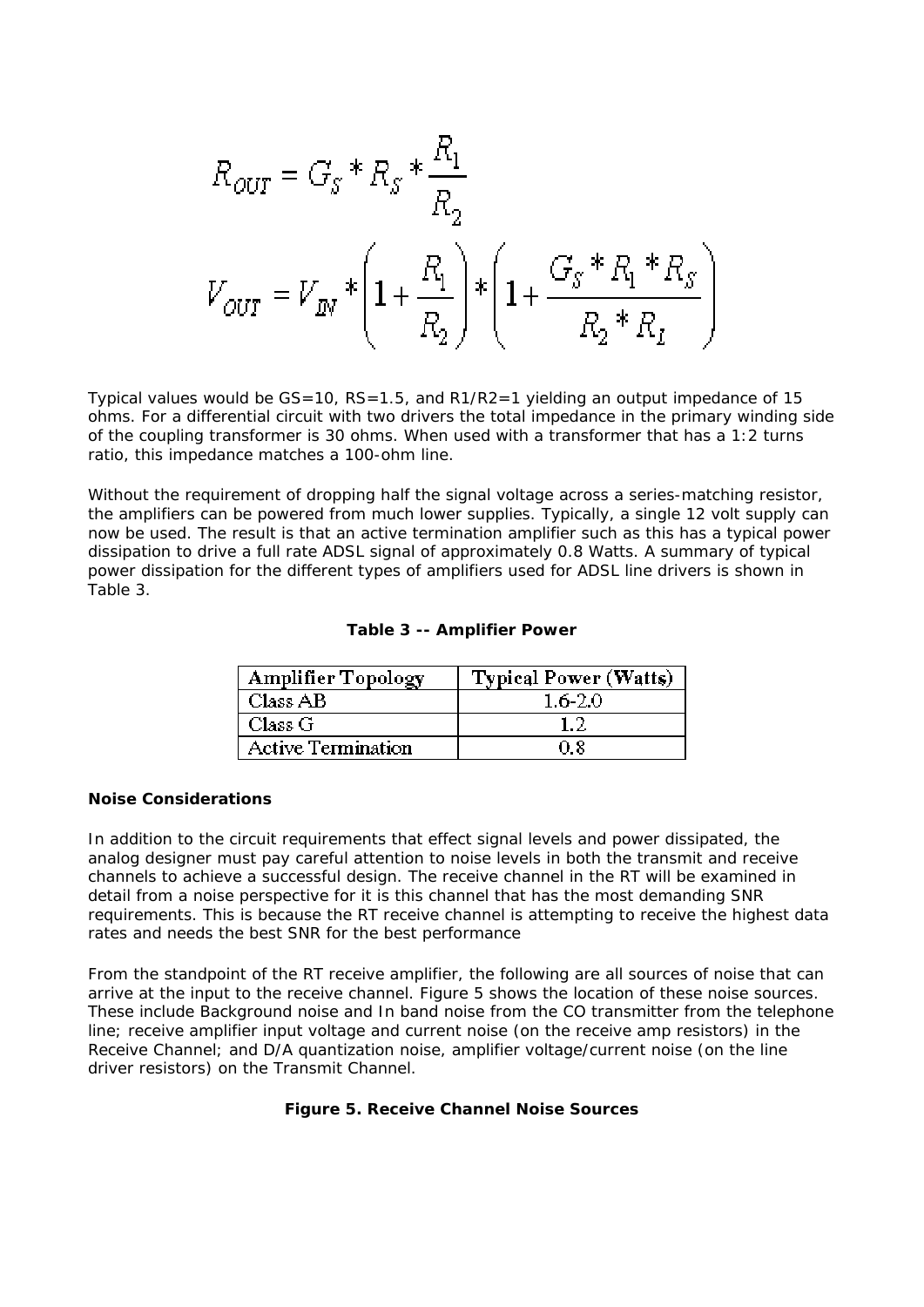

**Noise from the line** - As described above, the background noise in the line is taken to be - 140 dBm/Hz. For a 100 ohm line, this is equivalent to 31.6 nV/rt Hz which becomes the baseline for determining which noise sources are significant and which are not. Each of the noise sources will be examined from the point of view of the input of the amplifier in the receive channel. Thus each noise source will have to be reflected to this point in the circuit. A CO transformer turns ratio of 1:2 and an RT transformer ratio of 1:2 shall be assumed. Thus, the background noise level in the line of 31.6 nV/rt Hz becomes 15.8 nV/rtHz at the input of the receive amplifier.

Assuming the CO transmit amplifier has noise of 2 nV/rt Hz, then both of the amplifiers will contribute the square root of the sum of the squares, or 2.8 nV/rt Hz. Also assuming the amplifiers have a gain of 10, the noise due to the CO transmit amplifiers on the line, at the CO end, will be  $2.8*10*2 = 56$  nV/rt Hz. However, this noise will be attenuated due to the length of the line. Assuming 40 dB attenuation as an average attenuation for a maximum length line, the noise due to the transmit amplifiers arriving at the receive amplifiers will be 56\*0.01\*0.5 = 0.28 nV/rt Hz. Thus, this noise is negligible for long lines. For short lines the noise dominates the background noise level of the line, but because of increased signal levels adequate SNR is available and the transmitter noise is not an issue.

**RT Transmit Channel Noise** - There are two primary noise sources within the RT transmit channel: (1) noise from the line driver and (2) noise generated by the D/A converter. Noise from the line driver consists of noise from the op amp used as the driver as well as all resistors associated with amplifier. In addition, any distortion caused by the line driver can cause intermodulation products within the receive band which is another source of noise. Noise from the D/A is simply the quantization noise generated by its discrete steps of output voltage. Typically, there is filtering after the D/A to help manage how much of this quantization noise will eventually reach the receive channel. Noise generated within the transmit channel will be rejected by the hybrid from entering the receive channel. However, because the hybrid does not do a perfect job of rejection, a quantitative analysis must be done to make sure that all the proper precautions are taken to arrive at an acceptable circuit implementation.

Shown in Figure 6 is a typical amplifier circuit that can be used for the transmit channel amplifier. Noise sources that must be considered are: (1) the amplifier input voltage noise, (2) the amplifier input current noise running through the external resistors to generate voltage noise, and (3) the thermal noise generated by the resistors. The noise generated by resistor R1 is neglected because in a typical differential amplifier configuration this resistor is common to both amplifiers so that its noise cancels out at the differential output.

### **Figure 6. Noise Sources in a Typical Amplifier Configuration**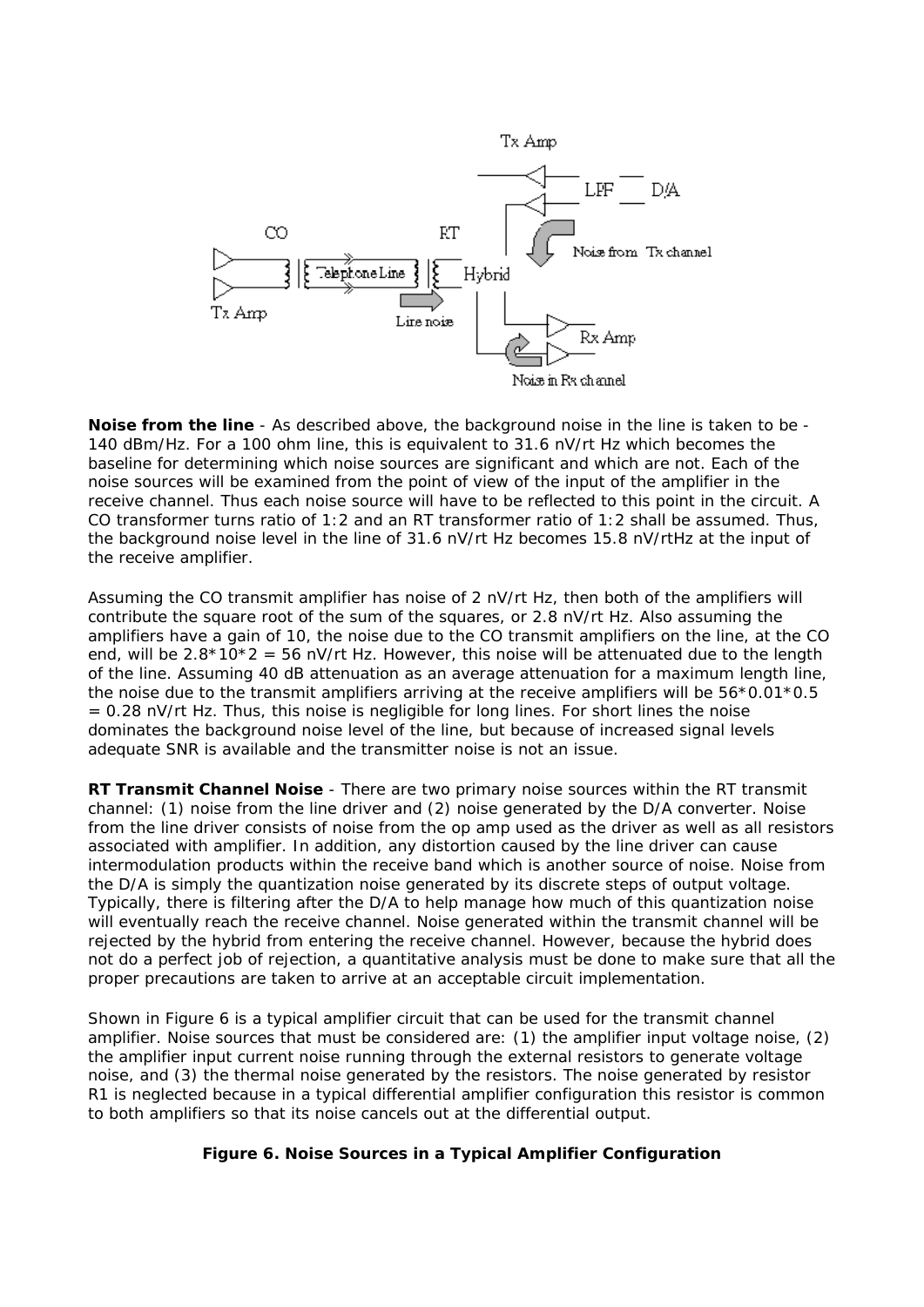

Typical values for the noise sources are shown in the Table 4. Gains of 10.3 and 5.2 are used corresponding to transformer turns ratios of 1:1 and 1:2, respectively.

|                     | Initial          | Output     | Output    |
|---------------------|------------------|------------|-----------|
| Source              | Value            | $G = 10.3$ | $G = 5.2$ |
|                     | $3.5 \text{ nV}$ | 3.5        | 3.5       |
| $\epsilon_{I\!\!M}$ | $1.7 \text{ nV}$ | 17.5       | 8.75      |
|                     | 1.6 pA           |            | 0.99      |
| Total               |                  | 17.9       | 9.5       |

**Table 4. RT Transmit Amplifier Noise**

The noise voltage generated by the D/A converter is given as:

q is the converter LSB step size. Noise density can be calculated by dividing the noise voltage by one half the square root of the sampling frequency. For a typical RT receiver using a 14 bit converter, a 3 volt full scale output, and a

4400 kHz sample rate, the resulting noise density at the input to the RT transmit line driver is 35.6 nV/rt Hz. Considering that this noise density will be multiplied by the gain of the transmit channel line driver, the amplitude of this noise can have a major impact on the receive channel performance. However, the low pass filter following the D/A filters out the majority of noise so for this paper it is assumed that it is negligible. However, the reader should be aware that the low pass filter will provide minimal attenuation at the lower end of the frequency band being received by the RT receive channel.

**Receive Channel Noise** -- The equivalent input voltage noise at the receive channel input will be the combination of (1) the line noise, (2) noise from the transmit channel that is not rejected by the hybrid, and (3) noise generated in the receive channel itself.

Noise generated by the receive channel is from the noise of the input amplifier as well as thermal noise from the supporting resistors. It takes the same form as the noise from the transmit amplifier per Figure 6. It will be assumed that a typical configuration will be used with a low noise amplifier and reasonable resistor values for an overall noise performance of approximately 4 nV/rt Hz.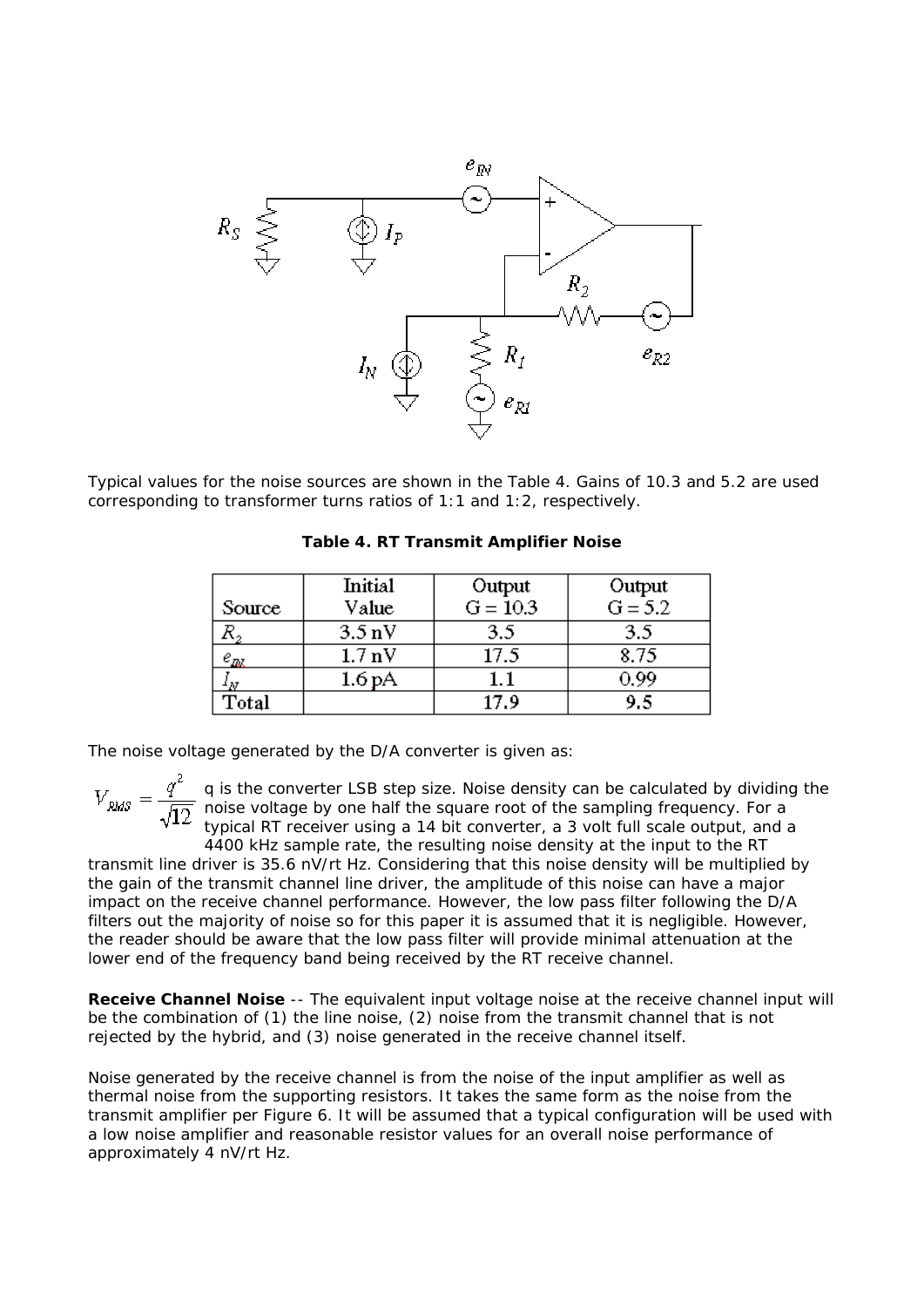Table 5 summarizes the noise contributions from each noise source. Examples are given for the two different cases of transformer turns ratio, 1:1 and 1:2. The required difference in gain of the transmit amplifier has been taken into consideration.

It is assumed that the hybrid circuit attenuates noise from the RT transmit channel from 6 to 20 dB. This is a reasonable practical range based on experience. Variations in resistor matching and the wide variation in line impedance from such effects as bridge taps produce these levels.

|                     | $1:2$ XMFR  | $1:1$ XMFR  |
|---------------------|-------------|-------------|
| Background          | 15.8        | 31.6        |
| CO Transmitter      | 0.3         | 0.6         |
| RT Transmitter      | $1 - 4.8$   | $1.8 - 9$   |
| RT Receiver         |             |             |
| Total (with bkg)    | $16.3 - 17$ | 32-33       |
| Total (without bkg) | $4.1 - 6.2$ | $4.4 - 9.8$ |

**Table 5. Typical Noises at the RT Receiver**

Examination of Table 5 shows that the background noise level of the telephone line dominates the total system noise at the input of the RT receiver. This is proper circuit design because the circuitry has minimal impact on the system performance. The environment limits the system performance.

**Noiseless Reach Testing** -- In order to evaluate different ADSL chip set vendors, customers may perform a test on an ADSL system that is referred to as the 'noiseless reach' test. The intent of this test is to measure system performance without environmental noise being present. Using telephone lines that are ideal cables does this. These cables have length but do not have the background noise levels that are present in a real telephone line.

Again Table 5 is examined, only this time the background noise is not added into the total noise at the RT receiver input. Now, the system performance may be impacted by several factors. Certainly, the RT Receiver itself will impact the performance and this is to be expected with the dominant system noise source removed. However, other circuitry could limit the system performance in a noiseless reach test. For example, with poor hybrid rejection, the system performance may be limited by the noise generated in the RT transmit channel (even when its not transmitting).

In order to maximize system performance, the designer must pay careful attention to the all sections of circuitry with respect to noise. Low noise techniques must be used in the transmit channel as well as the receive channel to optimize the system reach.

### **Practical Considerations**

Peak ADSL performance requires that the amplifiers being used as line drivers and receivers produce low distortion. Often, the amplifiers with the best distortion performance are amplifiers that use current feedback topology for their implementation. This type of amplifier yields the best slew rates and consequently are the most linear performing parts at high output voltages. However, this type of amplifier can have very high bandwidth, often into the hundreds of megahertz.